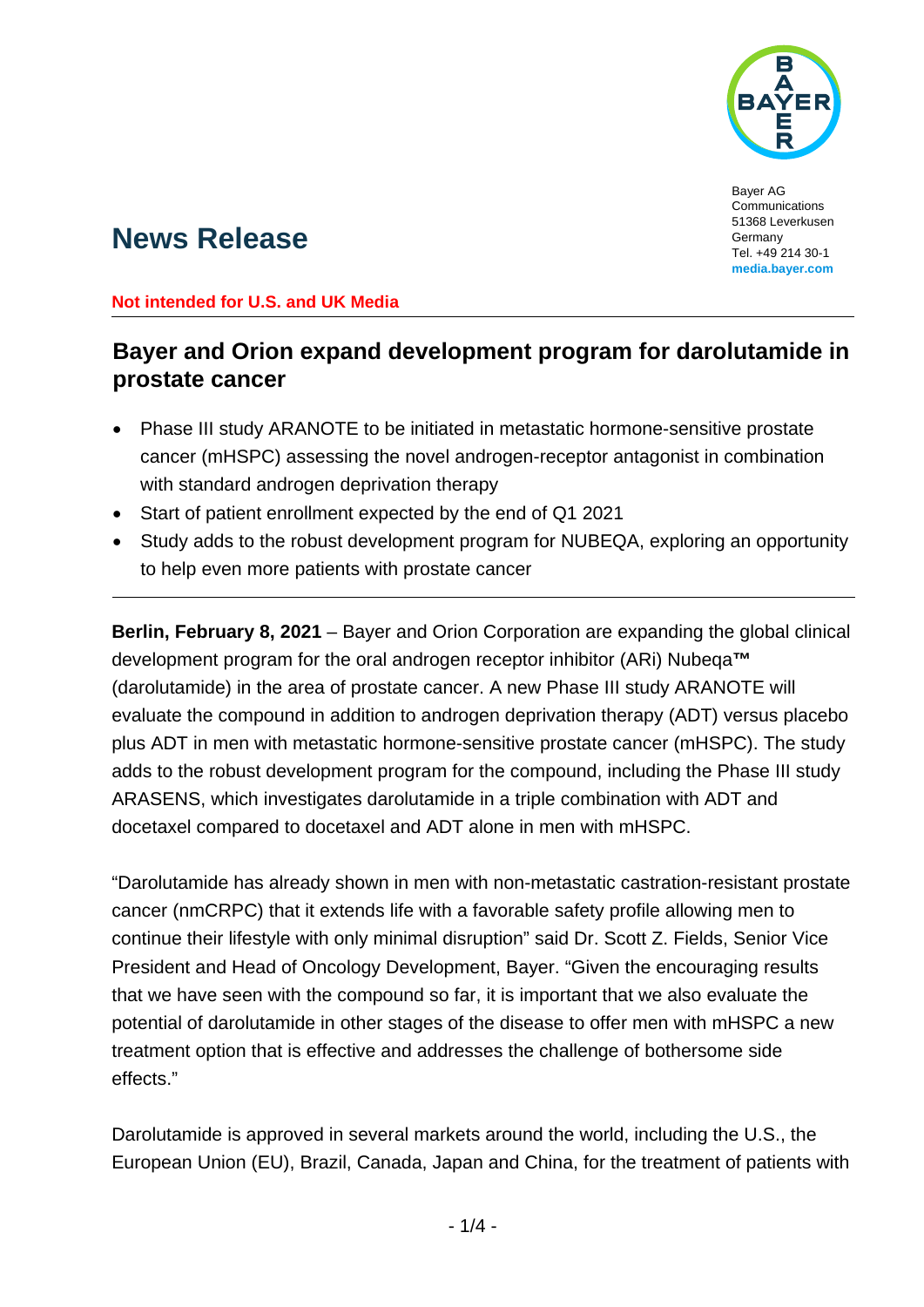nmCRPC, who are at high risk of developing metastatic disease. Filings in other regions are underway or planned. The product is developed jointly by Bayer and Orion Corporation, a globally operating Finnish pharmaceutical company.

#### **About the ARANOTE trial**

The ARANOTE trial is a randomized, double-blind, placebo-controlled Phase III study of darolutamide in addition to androgen deprivation therapy (ADT) versus placebo plus ADT in men with metastatic hormone-sensitive prostate cancer (mHSPC). The primary endpoint of this study is radiological progression-free survival (rPFS), as measured as the time from the date of randomization to the date of first documentation of radiological progressive disease or death due to any cause, whichever occurs first. The trial is expected to enroll about 555 men. Bayer anticipates that first patients will be enrolled to the study by end of Q1 2021.

#### **About Metastatic Hormone-Sensitive Prostate Cancer**

Prostate cancer is the second most commonly diagnosed malignancy in men worldwide. In 2018, an estimated 1.2 million men were diagnosed with prostate cancer, and about 358,000 died from the disease worldwide.1

At the time of diagnosis, most men have localized prostate cancer, meaning their cancer is confined to the prostate gland and can be treated with curative surgery or radiotherapy. Upon relapse when the disease will metastasize or spread, androgen deprivation therapy (ADT) is the cornerstone of treatment for this hormone-sensitive disease. Approximately five percent of men will already suffer from prostate cancer with distant metastases when first diagnosed. Men with metastatic hormone-sensitive prostate cancer (HSPC) will start their treatment with hormone therapy, such as ADT, ARi plus ADT or a combination of the chemotherapy docetaxel and ADT. Despite this first-line treatment, most men with metastatic HSPC will eventually progress to castration-resistant prostate cancer (CRPC), which can impact survival and quality of life.

### **About Nubeqa™ (darolutamide)**

Darolutamide is approved under the brand name Nubega™ for the treatment of men with non-metastatic castration-resistant prostate cancer (nmCRPC), who are at high risk of developing metastatic disease.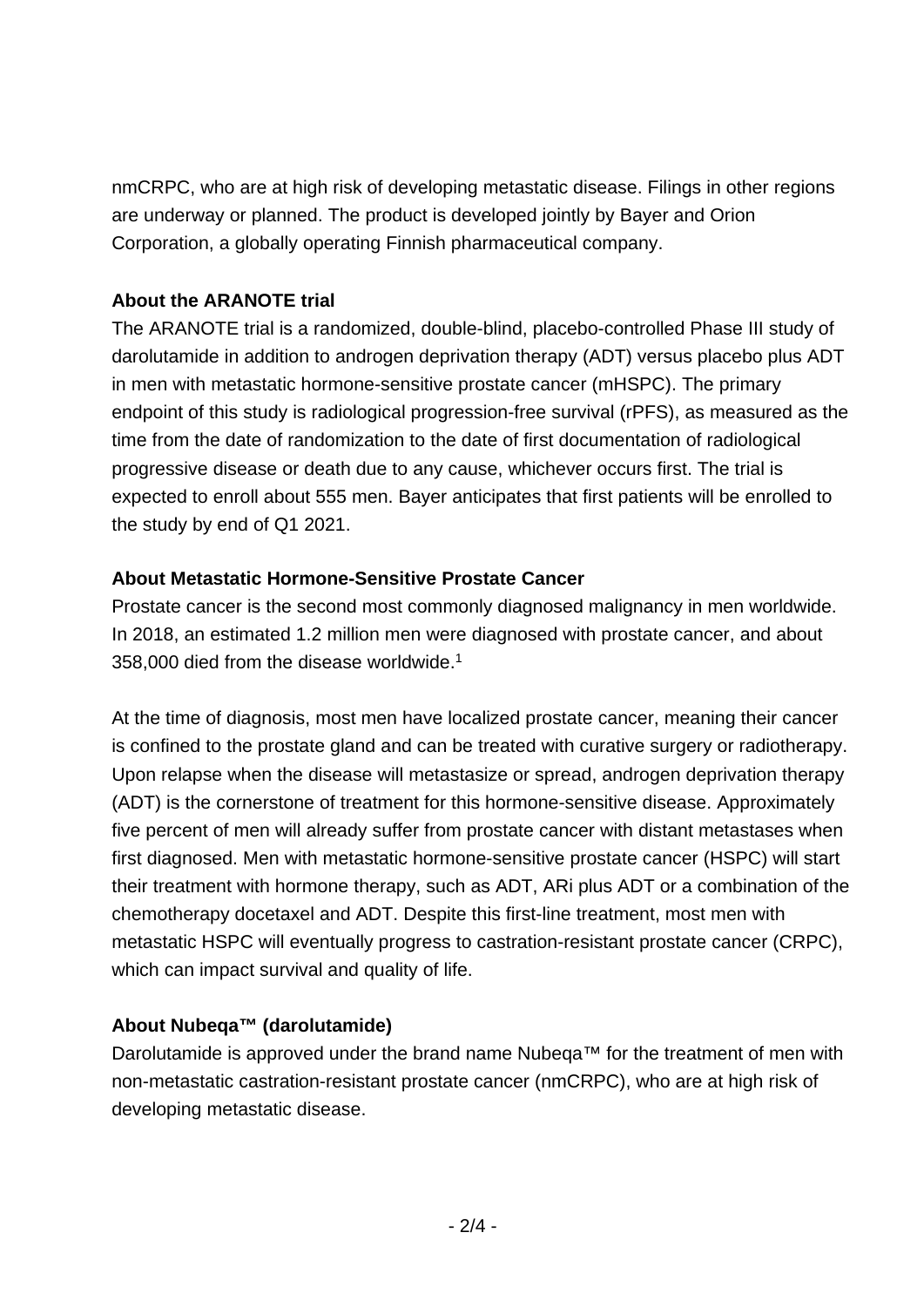Nubeqa is an oral androgen receptor inhibitor (ARi) with a distinct chemical structure that binds to the receptor with high affinity and exhibits strong antagonistic activity, thereby inhibiting the receptor function and the growth of prostate cancer cells. The compound is also being investigated in a Phase III study in metastatic hormone-sensitive prostate cancer (ARASENS). Information about these trials can be found at [www.clinicaltrials.gov.](http://www.clinicaltrials.gov/)

#### **About Prostate Cancer at Bayer**

Bayer is committed to delivering science for a better life by advancing a portfolio of innovative treatments. The company has the passion and determination to develop new medicines that help improve and extend the lives of people living with cancer. Prostate cancer is the second most commonly diagnosed cancer in men<sup>[1](#page-3-0)</sup> and a key area of focus for Bayer. The company's franchise includes two products on the market (Nubeqa™ and Xofigo™) and several compounds in development, including a unique approach of advancing targeted alpha therapies. Bayer is focused on addressing the unique needs of prostate cancer patients, providing treatments that extend their lives throughout the different stages of the disease and allowing them to continue their everyday activities, so that they can live longer, better lives.

#### **About Bayer**

Bayer is a global enterprise with core competencies in the life science fields of health care and nutrition. Its products and services are designed to benefit people by supporting efforts to overcome the major challenges presented by a growing and aging global population. At the same time, the Group aims to increase its earning power and create value through innovation and growth. Bayer is committed to the principles of sustainable development, and the Bayer brand stands for trust, reliability and quality throughout the world. In fiscal 2019, the Group employed around 104,000 people and had sales of 43.5 billion euros. Capital expenditures amounted to 2.9 billion euros, R&D expenses to 5.3 billion euros. For more information, go to [www.bayer.com.](http://www.bayer.com/)

#### Contact:

#### **Malena Johannes, phone +49 30 468-14079**

Email: [malena.johannes@bayer.com](mailto:malena.johannes@bayer.com)

Contact for investor inquiries: **Bayer Investor Relations Team, phone +49 214 30-72704** Email: [ir@bayer.com](mailto:ir@bayer.com)